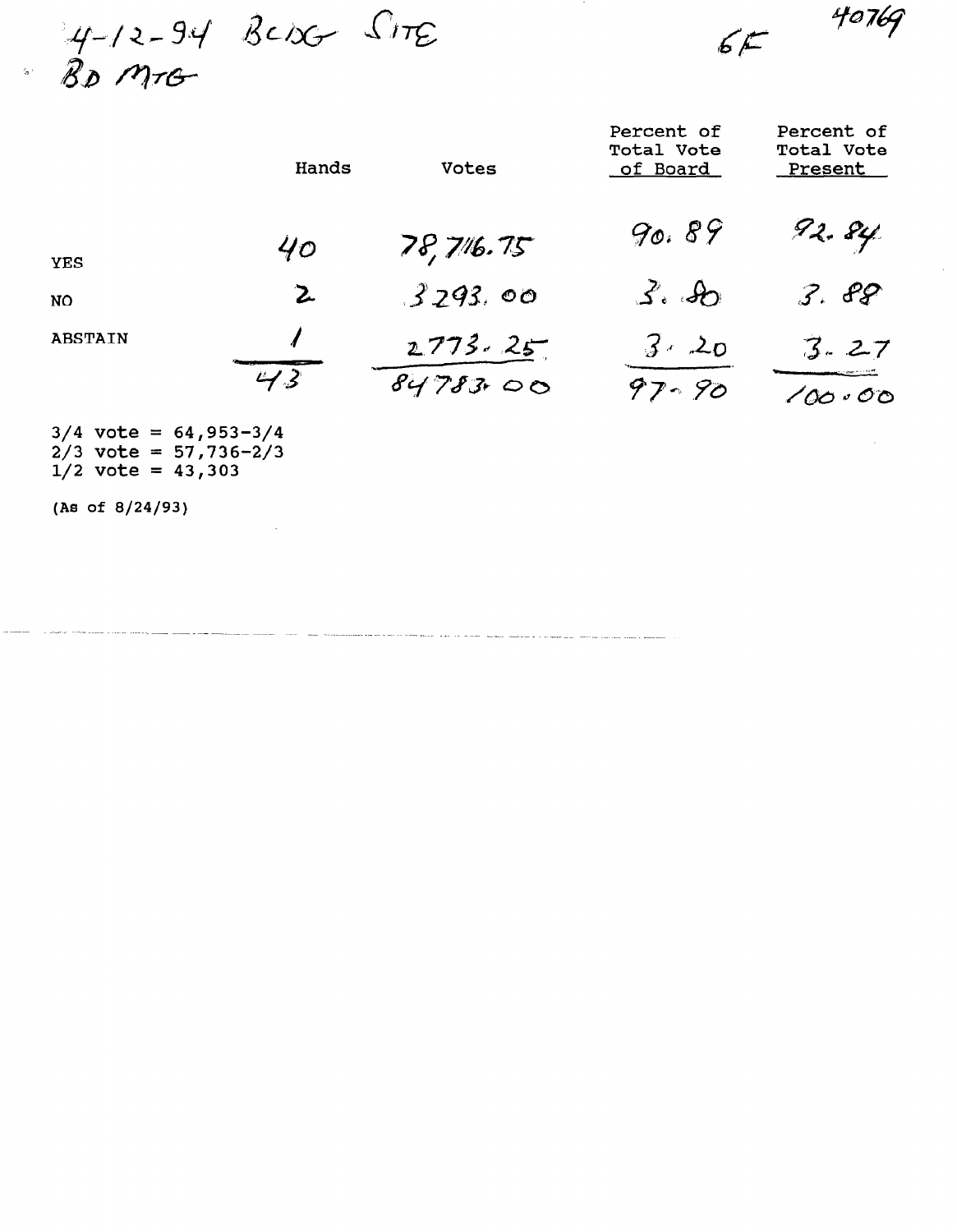$\hat{\boldsymbol{\beta}}$ 

## ROLL CALL VOTE

 $\sim 10^{11}$  and  $\sim 10^{11}$ 

 $\mathcal{L}_{\text{max}}$ 

| MEMBER AGENCIES                            | <b>DIRECTOR</b> | <b>VOTES</b>                 | <b>YES</b>          | NO         | <b>ABSTAINS ABSENT</b> |  |
|--------------------------------------------|-----------------|------------------------------|---------------------|------------|------------------------|--|
| Anaheim                                    | Kazarian        | 1,570                        | $\overline{(\vee)}$ |            |                        |  |
| Beverly Hills                              | Webster         | 898                          |                     |            |                        |  |
| Burbank                                    | Stamper         | 806                          |                     |            |                        |  |
| Calleguas MWD<br>2,976 votes               | Grandsen        | 1,488                        | $(\nu)$             |            |                        |  |
|                                            | Miller          | 1,488                        |                     |            |                        |  |
| Central Basin<br><b>MWD</b><br>5,440 votes | Ibbetson        | $1,813 - 1/3$                | ( )                 |            |                        |  |
| 2 present-2,720                            | Malburg         | $1,813-1/3$                  | $\omega$            |            |                        |  |
|                                            | Morse           | $1,813 - 1/3$                | $\int \, d^{3}x$    |            |                        |  |
| Chino Basin MWD<br>3,119 votes             | French<br>Hill  | $1,559-1/2$<br>$1.559 - 1/2$ | (15                 | ( )        |                        |  |
| Coastal MWD                                | McMurray        | 2,591                        | $(\nu)$             | $\epsilon$ |                        |  |
| Compton                                    | Murph           | 149                          | $\overline{11}$     | (1)        |                        |  |
| Eastern MWD                                | Boen            | 1,893                        | (L)                 |            |                        |  |
| Foothill MWD                               | O'Neil          | 484                          | $(\nu)$             |            |                        |  |
| Fullerton                                  | <b>Blake</b>    | 663                          | 677                 |            |                        |  |
| Glendale                                   | <b>Rez</b>      | 1,069                        |                     |            |                        |  |

 $\sim 10^{-11}$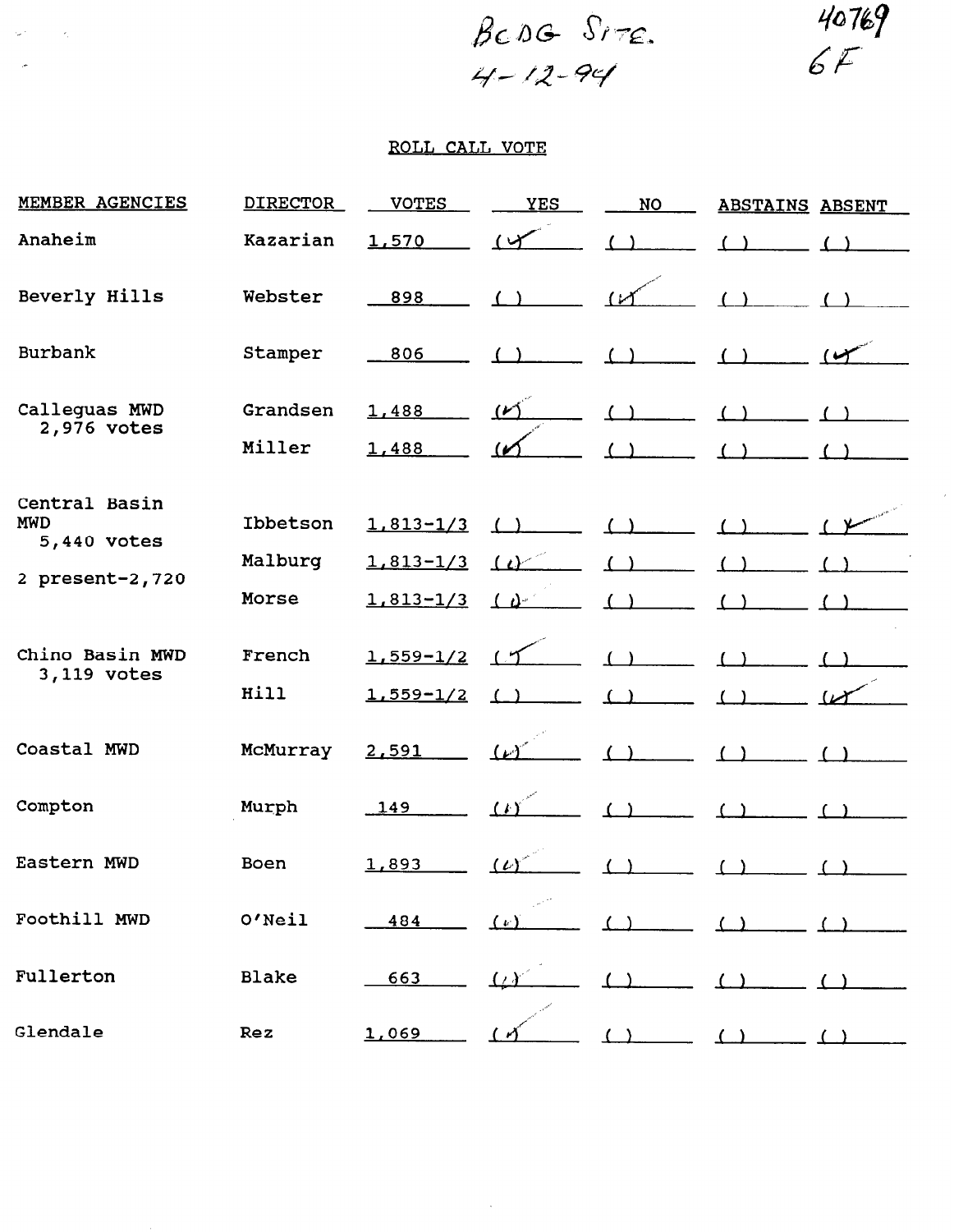| MEMBER AGENCIES                         | <b>DIRECTOR</b> | <b>VOTES</b>      | <b>YES</b>                  | <b>NO</b> | <b>ABSTAINS ABSENT</b> |  |
|-----------------------------------------|-----------------|-------------------|-----------------------------|-----------|------------------------|--|
| Las Virgenes MWD                        | Peterson        | 822               | س ،                         |           |                        |  |
| Long Beach                              | Meyer           | 1,882             | $\omega$                    |           |                        |  |
| Los Angeles<br>19,112 votes             | <b>Brandt</b>   | 2,389             | (1)                         |           |                        |  |
| 7 present-2,730-2/7                     | Green           | 2,389             |                             |           |                        |  |
| 6 present-3, $185 - 1/3$                | Handelman       | 2,389             | $\mu$                       |           |                        |  |
| 5 present-3,822-2/5                     | Lombard         | 2,389             | $\overline{\mathcal{W}}$    |           |                        |  |
| 4 present-4,778                         | Luddy           | 2,389             | $\mathcal{L}^{\mathcal{P}}$ |           |                        |  |
|                                         | Moret           | 2,389             | $\omega$                    |           |                        |  |
| 3 present-6, 370-2/3                    | Pak             | 2,389             | $\Omega$                    |           |                        |  |
| 2 present-9,556                         | Wein            | 2,389             |                             |           |                        |  |
| MWD of Orange<br>County<br>11,093 votes | Bannister       | $2,218 - 3/5$     | $\mu$                       |           |                        |  |
|                                         | Davenport       | $2,218 - 3/5$     |                             |           |                        |  |
| 4 present-2, 773-1/4                    | Foley           | $2,218 - 3/5$     | لمعک                        |           |                        |  |
| 3 present-3,697-2/3                     | King            | $2,218 - 3/5$     |                             |           |                        |  |
| 2 present-5, 546-1/2                    | Witt            | $2,218-3/5$ $1/2$ |                             | $\sim$    |                        |  |
| Pasadena                                | <b>Brick</b>    | 856               |                             |           |                        |  |
| San Diego CWA<br>13,134 votes           | Frahm           | 2,189             |                             |           |                        |  |
|                                         | Griffen         | 2,189             |                             |           |                        |  |
| 5 present-2,626-4/5                     | Krauel          | 2,189             | "                           |           |                        |  |
| 4 present-3, $283 - 1/2$                | Mason           | 2,189             |                             |           |                        |  |
| 3 present-4,378                         | Parker          | 2,189             | سمبر<br>سمبر                |           |                        |  |
| 2 present-6,567                         | Watton          | 2,189             |                             |           |                        |  |

 $\frac{1}{2}$ 

 $\hat{\boldsymbol{\theta}}$  $\frac{1}{\sqrt{2}}$ 

 $\sim$  -2-contract to the contract of  $\sim$  -2-contract to  $\sim$  -2-contract to  $\sim$